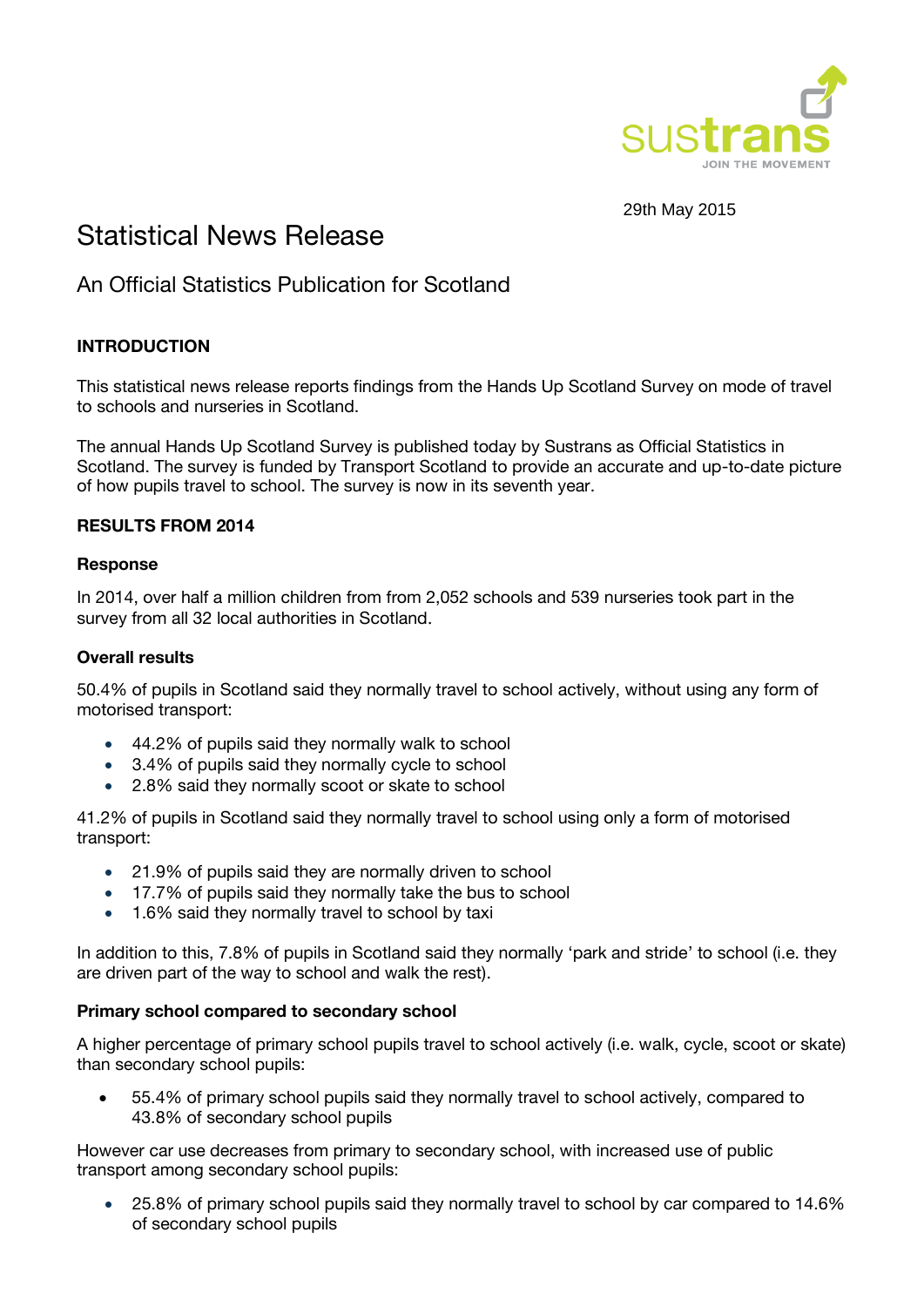• 35.4% of secondary school pupils said they normally travel to school by bus compared to 7.2% of primary school pupils

## **State schools compared to independent schools**

A higher proportion of independent school pupils than state school pupils use motorised transport to travel to school:

- 43.8% of independent school pupils said they normally travel to school by car compared to 21.6% of state school pupils
- 23.1% of independent school pupils said they normally travel to school by bus, compared to 17.7% of state school pupils

#### **SEN schools**

- 43.1% of SEN school pupils were reported as normally travelling to school by bus and 39.5% by taxi
- 3.7% of SEN school pupils were reported as normally travelling to school by car
- 2.0% of SEN school pupils were reported as normally walking to school and 0.3% cycling

#### **Nursery schools**

- 42.5% of nursery school pupils were reported as normally travelling to school by car, 2.7% by bus and 0.9% by taxi
- 41.4% were reported as normally walking to school, 3.6% cycling and 4.3% travelling by scooter or skateboard
- 4.4% of nursery school pupils were reported as normally travelling to school by 'park and stride'

#### **RESULTS 2008-2014**

National results for primary, secondary, SEN and independent schools show a slight increase in pupils travelling by scooter or skateboard and a slight decrease in car use, with little change over time between levels of motorised and non-motorised travel overall:

- Although the reported level of walking has decreased from 48.3% (2008) to 44.1% (2013), increasing slightly to 44.2% in 2014, overall levels of active travel to school have consistently remained between 49.3% and 49.9% between 2009 and 2012, with 2008, 2013 and 2014 showing slightly higher levels of active travel at 51.8% and 50.4% (2013/14) respectively
- The percentage of pupils who say they normally scoot or skate to school has increased from 0.7% (2008) to 2.8% (2014). The level of scooting/skating to school has increased in every year apart from 2009 when it decreased slightly to 0.6%
- The Hands Up Scotland Survey does not show a clear trend in cycling levels. The percentage of pupils reporting normally cycling to school remained between 2.8% and 3.0% between 2008 and 2011 except for 2009 when the proportion was 2.3%. In 2013, the number of pupils reporting normally cycling to school increased to 3.5% before decreasing slightly to 3.4% in 2014
- The Hands Up Scotland Survey has shown a small decrease in car use each year between 2009 (23.3%) and 2013 (21.4%). However, the survey shows a slight increase in car use in 2014 (21.9%)
- Park and stride has shown a small consistent increase each year from 2008 (6.1%) to 2014 (7.8%) apart from 2013, which saw a small decrease to 7.5%.

#### **ADDITIONAL INFORMATION**

A National Results Summary report for the Hands Up Scotland Survey 2014 and supplementary National Results tables in Excel including a breakdown of results at a local authority level and data collected from 2008-2014 are available from Sustrans' website:

<http://www.sustrans.org.uk/scotland/what-we-do/schools-and-universities/hands-scotland>